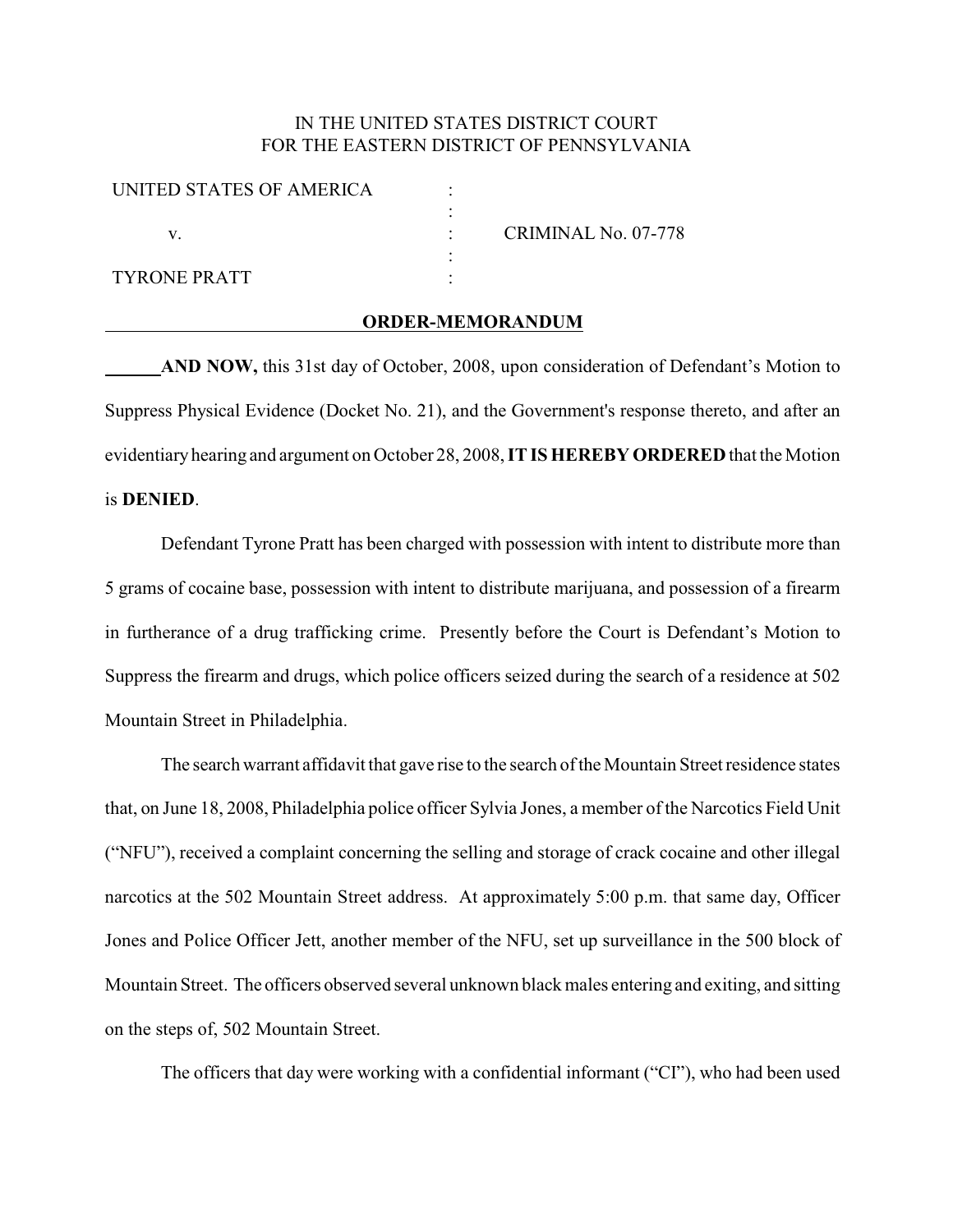in the past and had proven to be trustworthy and reliable. At approximately 5:15 p.m., the officers observed the CI go to 502 Mountain Street with a pre-recorded \$20 bill. The CI had a brief conversation with the males sitting on the steps at the residence. Following that conversation, the CI and one black male, who had a stocky build (later identified as Defendant Pratt), walked away from the steps; the CI handed the \$20 bill to the male; and the male retrieved items from his person and handed them to the CI. The CI returned to the police and turned over one orange tinted packet containing a substance which subsequently tested positive for crack cocaine. The police continued surveilling the residence after the CI transaction, and again observed males who were sitting on the steps re-enter the residence and return to the steps.<sup>1</sup> When police subsequently performed a real estate check on the residence, the check revealed that Steven M. Silverman and Ernest J. Sims were the listed owners of the property.

Based upon the above information in the affidavit, Officer Jones obtained a search warrant for 502 Mountain Street on June 19, 2008. The parties agree that at approximately 7:15 p.m. that same day, Officer Jones and other officers again set up surveillance of 502 Mountain Street. At 7:45 p.m., the CI was sent to the residence with a pre-recorded \$20 bill to make another purchase. The CI spoke with a female who was sitting on the steps of the residence. The CI and the female entered the residence, and one minute later, the CI exited the residence and returned to the officers. He had in

<sup>&</sup>lt;sup>1</sup>The affidavit actually states: "Police then observed the males who was [sic] sitting on the steps re enter the location[,] exit and sit back on the steps." As the noun and verb are not in agreement, a question was raised at the hearing as to whether the sentence conveyed that a single male or multiple males re-entered the residence after the apparent drug transaction. However, given that earlier statements in the affidavit establish that there were several males sitting on the steps, we read the reference to "the males" in the above sentence to be to the several males referenced earlier and conclude that it was therefore the verb choice, not the noun choice, that was in error. Indeed, in our view, in the context of the affidavit as a whole, this is the only reasonable reading of above sentence.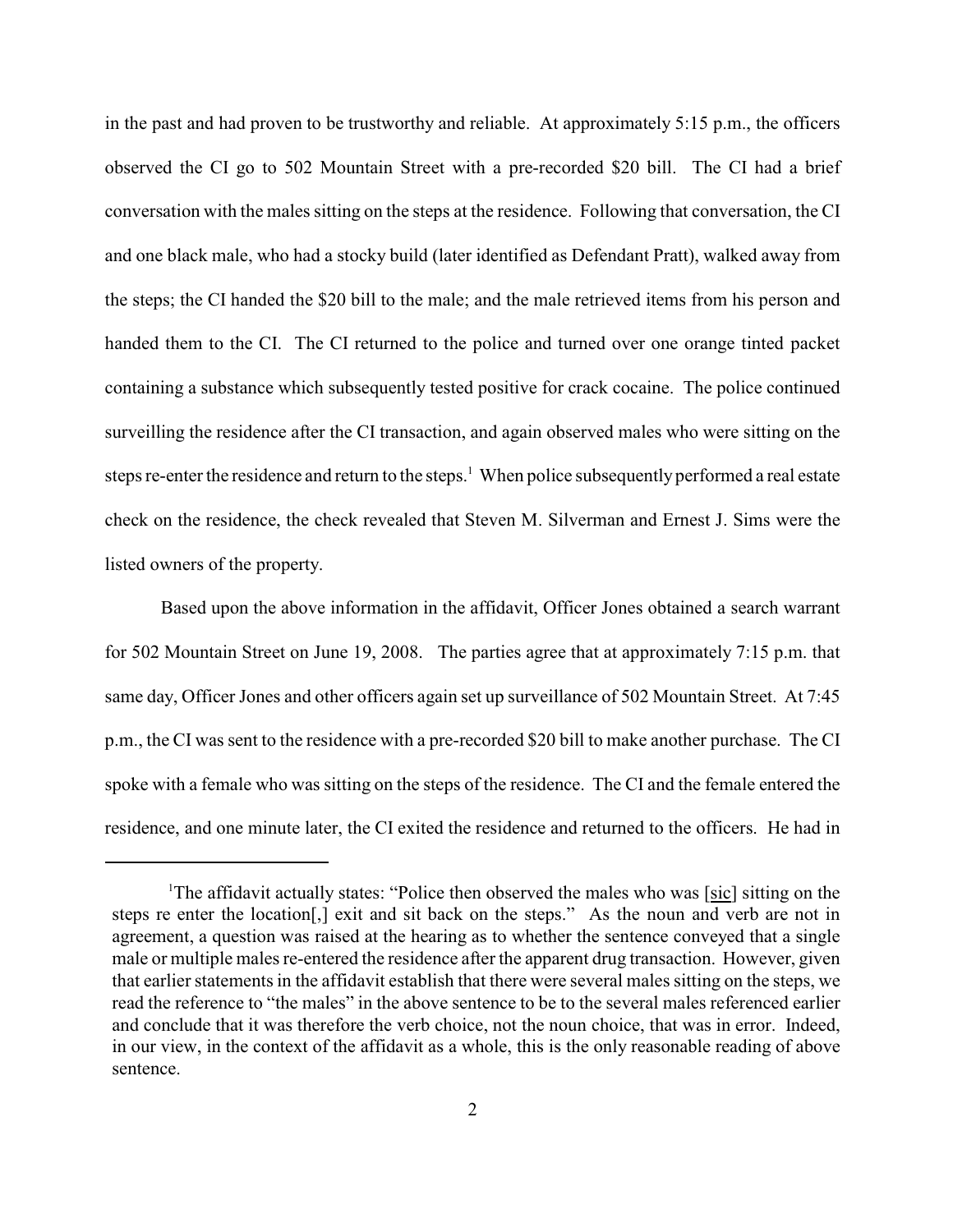his possession two packets of alleged crack cocaine.

At 7:50 p.m., Officer Jones and other officers executed the search warrant and arrested Defendant and the female who had engaged in the second drug buy with the CI. Pursuant to the search of 502 Mountain Street, the officers confiscated crack cocaine; marijuana; an Astra Model A100, .45 caliber pistol, loaded with 10 live rounds of ammunition; and other items. In a search of Defendant's person, the officers recovered over \$700 in cash, including the pre-recorded buy money.

Defendant argues in his motion that the evidence seized in the search of 502 Mountain Street should be suppressed because the search warrant was issued based on a "bare bones" affidavit that did not establish probable cause for the search. In addition, while the Government asserts that the officers who executed the warrant acted in good faith, Defendant argues that there can be no good faith reliance on a "bare bones" affidavit.

Under the Fourth Amendment, the government must typically obtain a warrant prior to searching areas in which an individual possesses a reasonable expectation of privacy. United States v. Herrold, 962 F.2d 1131, 1136-37 (3d Cir. 1992). It is well-established that "the Fourth Amendment has drawn a firm line at the entrance to the house. Absent exigent circumstances, that threshold may not reasonably be crossed without a warrant." Payton v. New York, 445 U.S. 573, 590 (1980).

A magistrate judge may find probable cause for the issuance of a search warrant if, considering the totality of the circumstances, "there is a fair probability that contraband or evidence of a crime will be found in a particular place." Illinois v. Gates, 462 U.S. 213, 238 (1983). The issuing judge's determination that probable cause existed is to be accorded great deference. Id. at 236; see also United States v. Conley, 4 F.3d 1200, 1205-06 (3d Cir. 1993). Accordingly, "[a]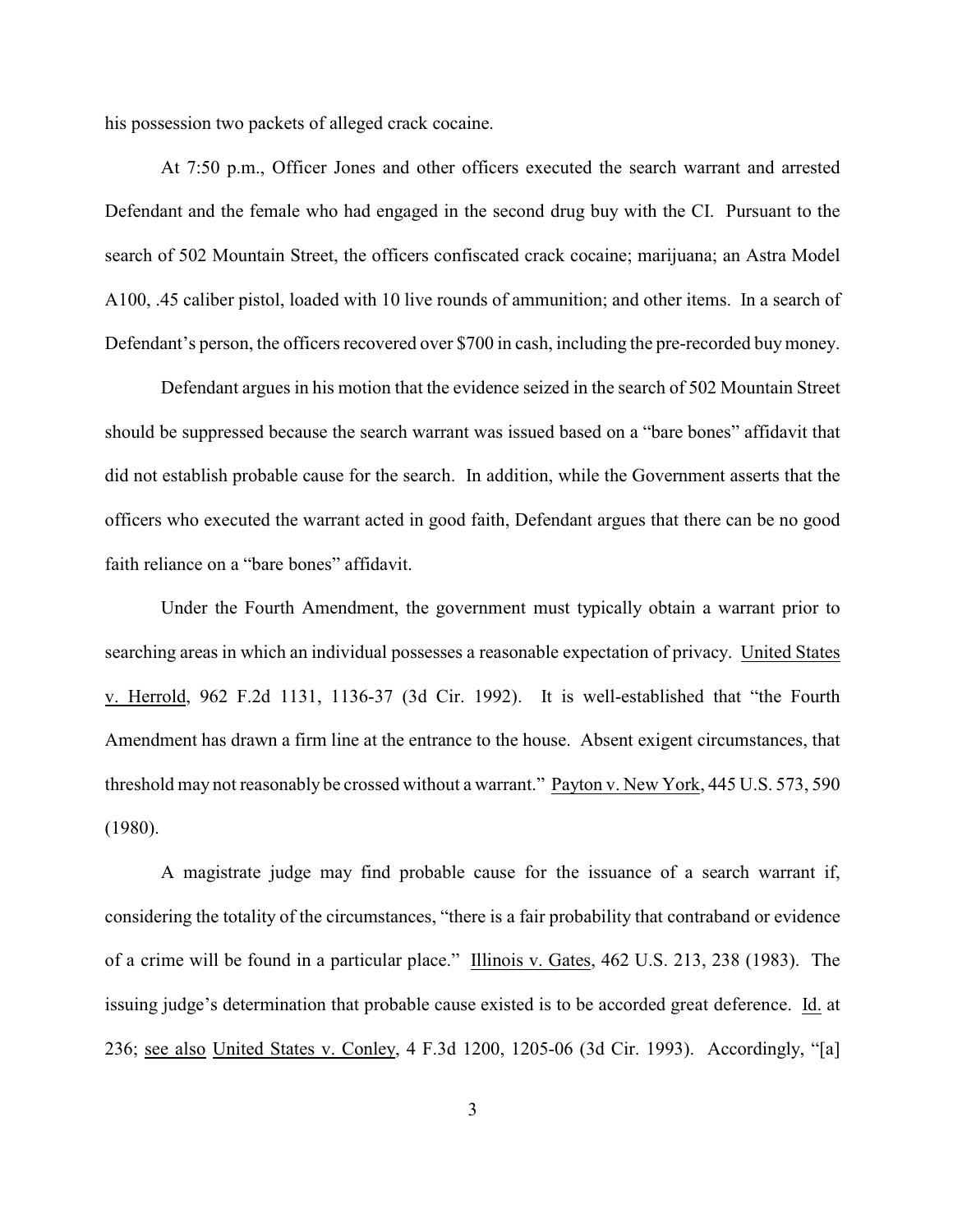reviewing court must determine only that the [issuing] judge had a 'substantial basis' for concluding that probable cause existed to uphold the warrant." United States v. Whitner, 219 F.3d 289, 296 (3d Cir. 2000) (citing Gates, 462 U.S. at 238). In making this determination, the reviewing court may consider only "the facts that were before the [issuing] judge, *i.e.*, the affidavit, and not consider information from other portions of the record." United States v. Jones, 994 F.2d 1051, 1055 (3d Cir. 1993). The affidavit must be read in its entirety and in a common sense and nontechnical manner. United States v. Williams, 124 F.3d 411, 420 (3d Cir. 1997) (citing Conley, 4 F.3d at 1206). Meanwhile, "the resolution of doubtful or marginal cases . . . should be largely determined by the preference to be accorded to warrants." United States v. Ventresca, 380 U.S. 102, 109 (1965) (citing Jones v. United States, 362 U.S. 257, 270 (1960)). The defendant bears the burden of establishing by a preponderance of the evidence that his Fourth Amendment rights were violated. United States v. Acosta, 965 F.2d 1248, 1257 n.9 (3d Cir. 1992) (citing Rakow v. Illinois, 439 U.S. 129, 130 (1978)).

We find by a preponderance of the evidence that the affidavit giving rise to the search warrant for 502 Mountain Street, read in a common sense and nontechnical manner, provided a substantial basis for issuance of a warrant. Defendant argues that the affidavit is a "bare bones" affidavit, i.e., an affidavit which "contains wholly conclusory statements, which lack the facts and circumstances from which a magistrate can independently determine probable cause." (Def.'s Mem. at 2 (quoting United States v. Wilhelm, 80 F.3d 116, 121 (4th Cir. 1996)). He cites as examples of "bare bones" affidavits those that state merely that (1) a police officer "has cause to suspect and does believe" that contraband is located on the premises of the place to be searched, Nathanson v. United States, 290 U.S. 41, 44 (1933), or (2) officers "have received reliable information from a credible person and do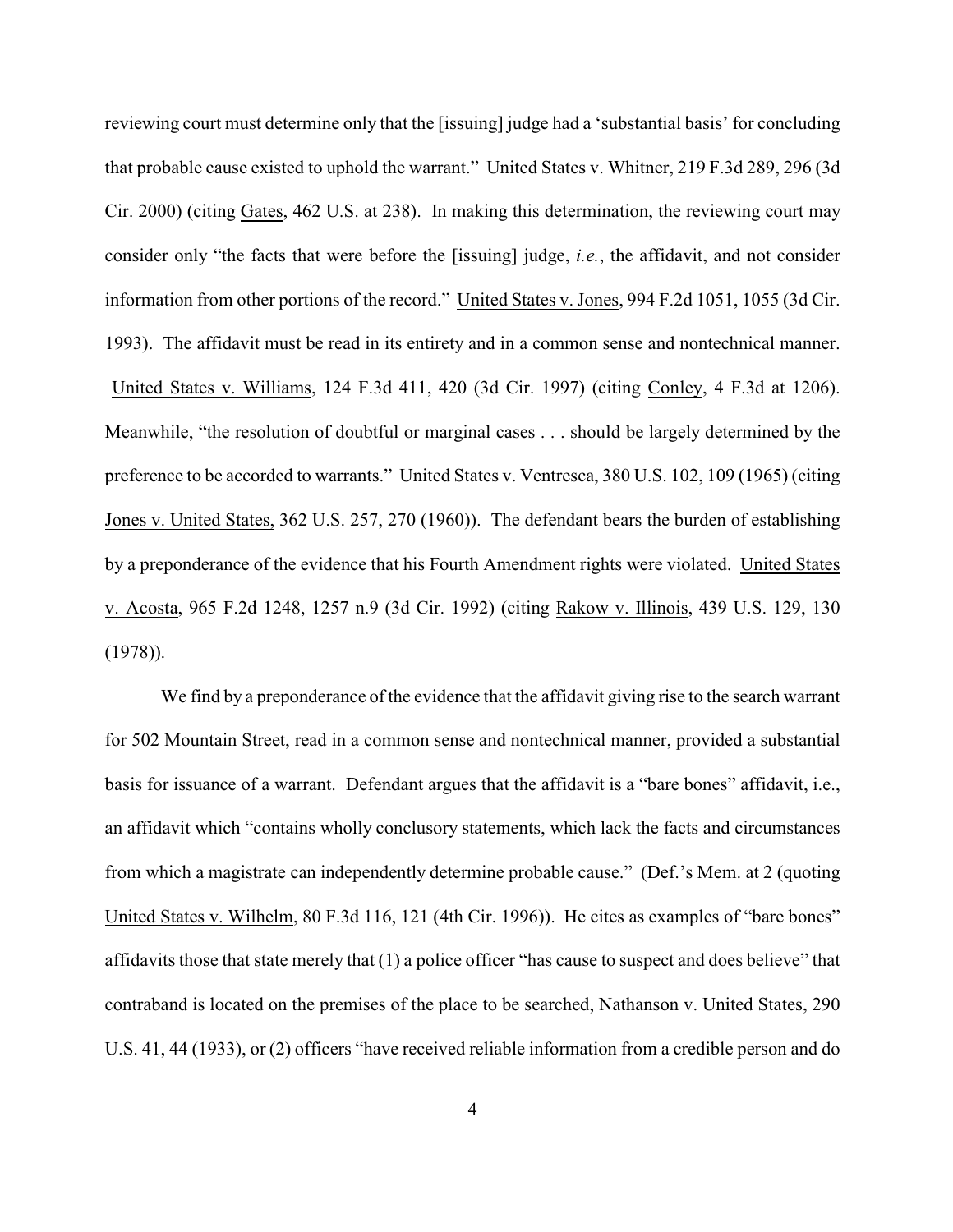believe that heroin [is stored in a home]." Aguilar v. Texas, 378 U.S. 108, 109 (1964), overruled on other grounds by Gates, 462 U.S. 213. His main argument appears to be that the affidavit in this case does not set forth facts that establish a valid connection between the drugs that were sold to the CI and the residence at 502 Mountain Street, because it states that Defendant "retrieved" the drugs that he sold to the CI "from his person" and does not specifically state that the officers observed Defendant enter the house at 502 Mountain Street either before or after the drug transaction.

However, reading the affidavit in a common sense and non-technical manner, it is plain that it is not so sparse as to constitute a "bare bones" affidavit and that, very much to the contrary, it contains sufficient detail to establish a "fair probability" that contraband would be found in 502 Mountain Street. Gates, 462 U.S. at 238. As set forth above, the affidavit states that officers observed several black males sitting on the front steps of the Mountain Street address, going into and out of the residence, and returning to the steps. The officers also observed a trustworthy and reliable CI approach the males sitting on the stairs and purchase cocaine base from one of the males, later determined to be Defendant. Thereafter, the officers again observed the males going into and out of the house. Although Defendant is correct that there is no direct evidence set forth in the affidavit that linked the specific drugs that Defendant sold to the CI to the interior of the house, the circumstances set forth in the affidavit plainly provide support for a finding of probable cause to believe that evidence of criminal activity would be found on the premises, where the group of males was congregating and where Defendant, at a minimum, was engaged in drug activity. See Jones, 994 F.2d at 1056 ("While ideally every affidavit would contain direct evidence linking the place to be searched to the crime, it is well established that direct evidence is not required for the issuance of a search warrant.") Accordingly, we reject Defendant's assertion that the search warrant was based on a mere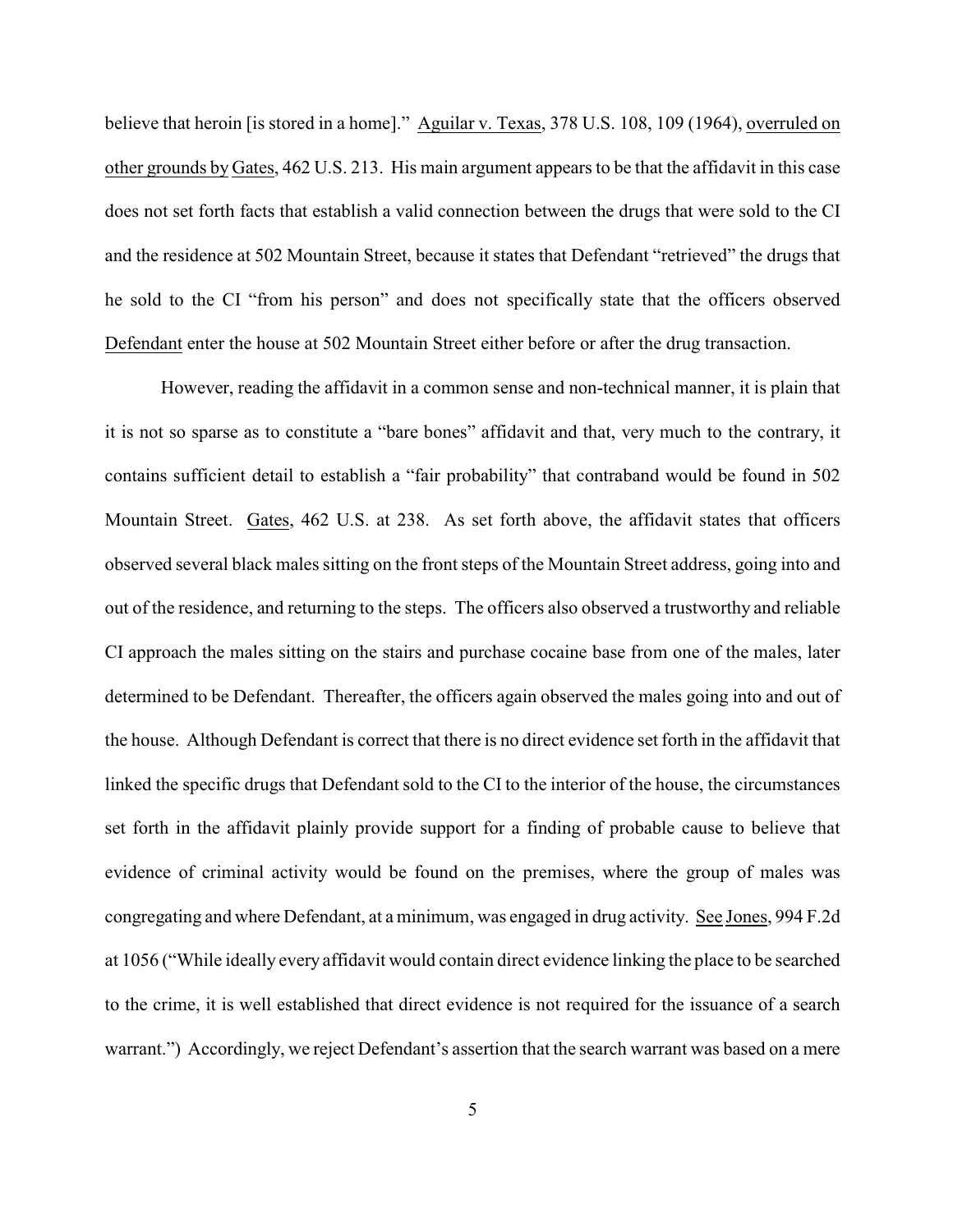"bare bones" affidavit that did not set forth probable cause for the search.

Furthermore, we find that, in the absence of probable cause, the good faith exception to the exclusionary rule would apply. The "principal means today for effectuating the rights secured by the Fourth Amendment is through the judicially created exclusionary rule." United States v. Christine, 687 F.2d 749, 757 (3d Cir. 1982). However, suppression of evidence "'is inappropriate when an officer executes a search in objectively reasonable reliance on a warrant's authority.'" United States v. Hodge, 246 F.3d 301, 307 (3d Cir. 2001) (quoting United States v. Williams, 3 F.3d 69, 74 (1993)). "The test for whether the good faith exception applies is 'whether a reasonably well trained officer would have known that the search was illegal despite the magistrate judge's authorization.'" Id. (quoting United States v. Loy, 191 F.3d 360, 367 (3d Cir. 1999)). "Searches pursuant to a warrant will rarely require anydeep inquiry into reasonableness, for a warrant issued by a magistrate normally suffices to establish that a law enforcement officer has acted in good faith in conducting the search." United States v. Leon, 468 U.S. 897, 922 (1984) (internal quotation omitted).

The United States Court of Appeals for the Third Circuit has stated that an officer's reliance on a warrant is unreasonable only in the following four narrow situations:

> (1) when the magistrate judge issued the warrant in reliance on a deliberately or recklessly false affidavit;

> (2) when the magistrate judge abandoned his judicial role and failed to perform his neutral and detached function;

> (3) when the warrant was based on an affidavit so lacking in indicia of probable cause as to render official belief in its existence entirely unreasonable; or

> (4) when the warrant was so facially deficient that it failed to particularize the place to be searched or the things to be seized."